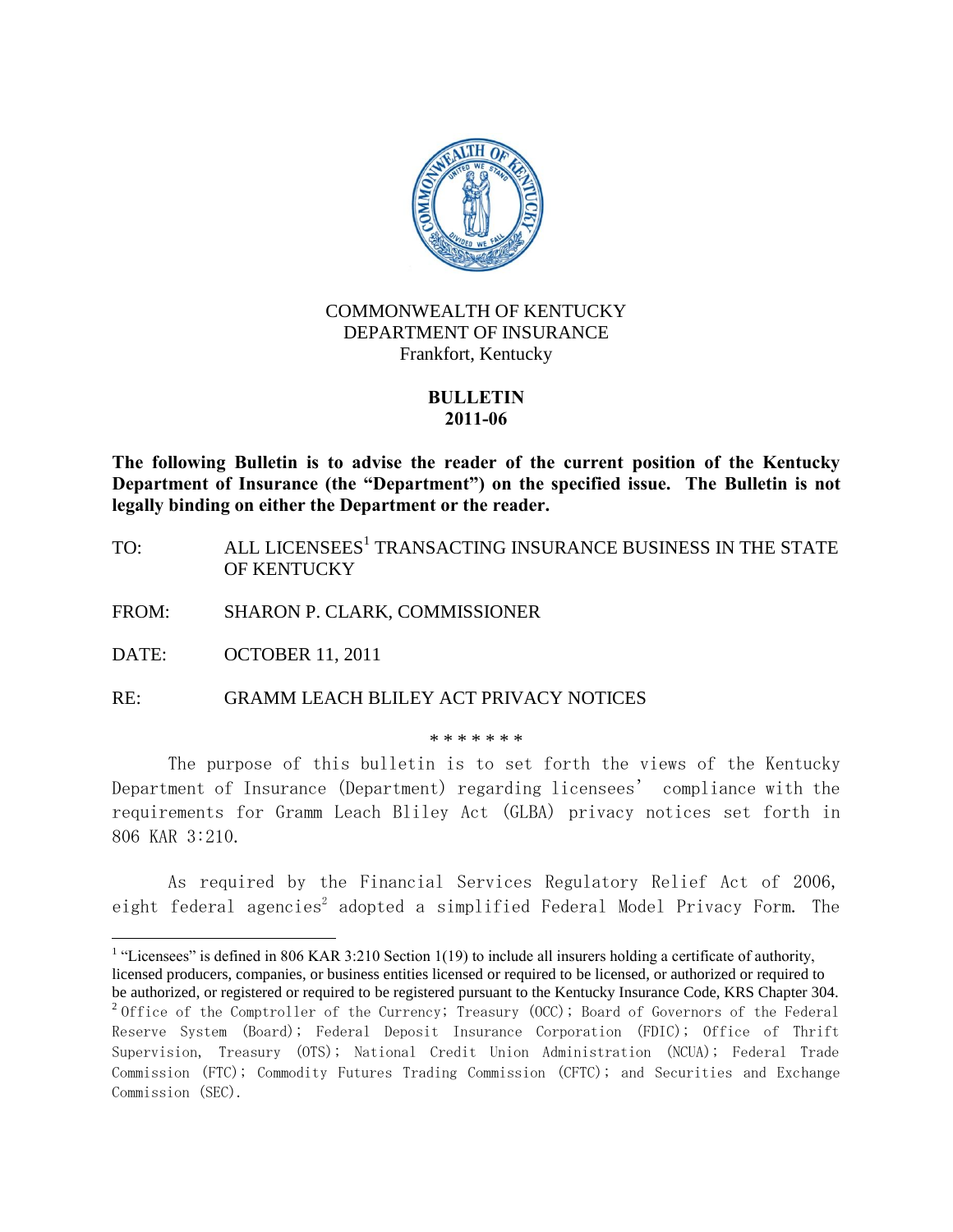new Federal Model Privacy Form was developed for use by federally regulated financial institutions to increase consumers' understanding and ability to make informed decisions regarding the sharing of personal information as required by the privacy provisions of the Gramm Leach Bliley Act (GLBA). Federally regulated financial institutions, that elect to use the new Federal Model Privacy Form, may rely on it as a safe harbor to provide the notices required under the federal GLBA privacy rules.

Licensees that do business in Kentucky may use the new Federal Model Privacy Form or continue to use other types of privacy notices that differ from the Federal Model Privacy Form to meet the notice content requirements of 806 KAR 3:210.

#### Use of Model Privacy Form

The use of the Model Privacy Form, set forth in Attachment A to this Bulletin, consistent with the Instructions, set forth in Attachments B and C, constitutes compliance with the notice content requirements of 806 KAR 3:210 Sections 8 and 9.

Insurers may rely on use of the attached Model Privacy Form, consistent with the attached Instructions, as a safe harbor of compliance with the privacy notice content requirements of 806 KAR 3:210.

#### Use of Other Types of Privacy Notices

Use of the attached Model Privacy Form is not required. Licensees may continue to use other types of privacy notices to meet the requirements of 806 KAR 3:210 Section 8 and 9, so long as the notices accurately describe the licensee's privacy practices and otherwise meet the requirements of 806 KAR 3:210 Section 8 and 9.

#### Information to Be Included in Privacy Notices

Under 806 KAR 3:210 Section 8, if a licensee discloses nonpublic personal information to third parties as authorized under 806 KAR 3:210 Sections 16 and 17, the licensee is not required to list those exceptions in the initial or annual privacy notices required by 806 KAR 3:210 Section 6 and 7. When describing the categories of parties to whom these disclosures are made, it is sufficient for the licensee to state that it makes disclosures to other nonaffiliated companies: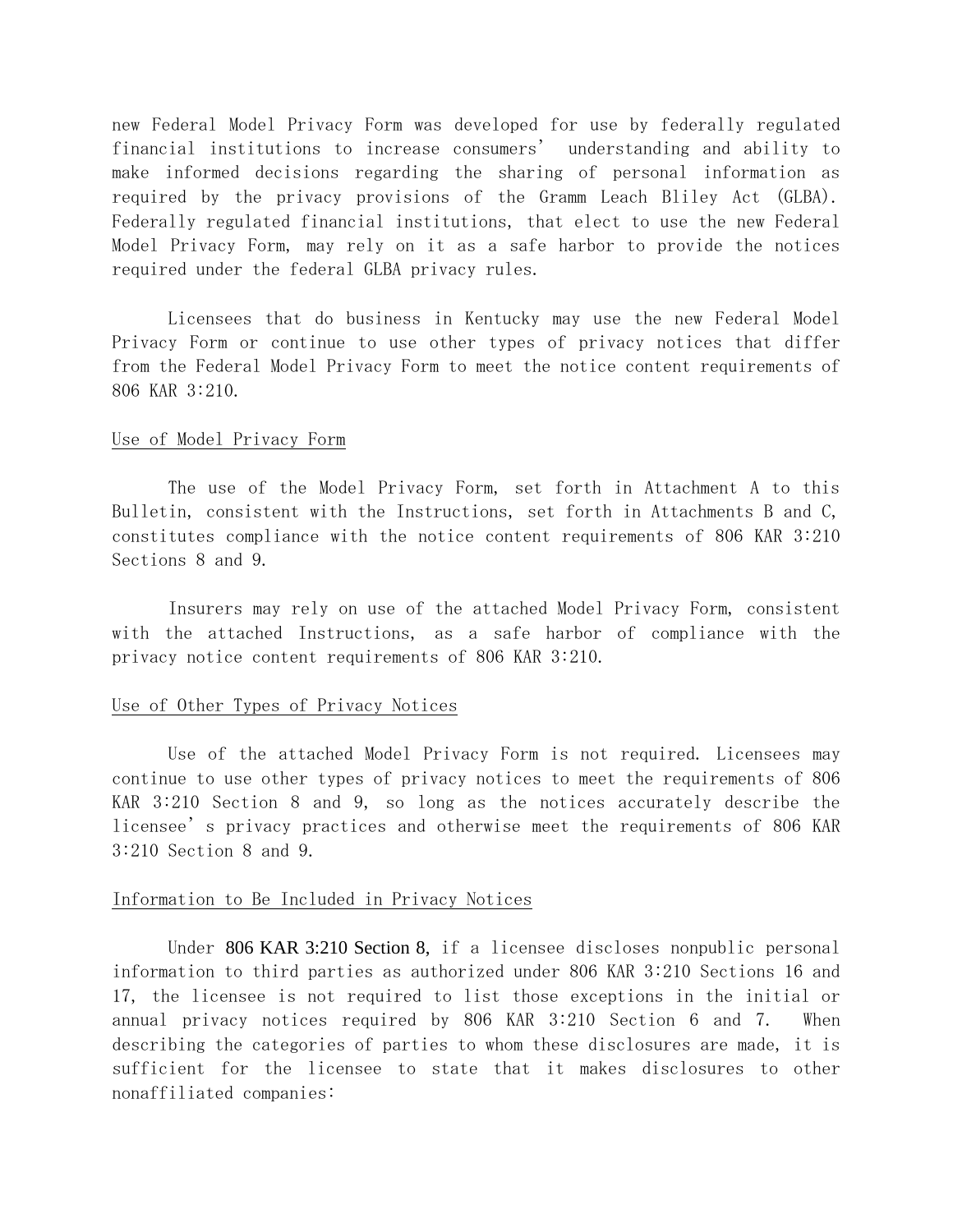- (1) For everyday business purposes, such as to process account transactions, maintain account(s), respond to court orders and legal investigations, or report to credit bureaus; or
- (2) As permitted by law.

If you have any questions regarding this Bulletin, please contact Rob Doctrow, Office of Legal Services, at (502) 564-6032.

> /s/ Sharon P. Clark \_ Sharon P. Clark, Commissioner Kentucky Department of Insurance On this 11th day of October, 2011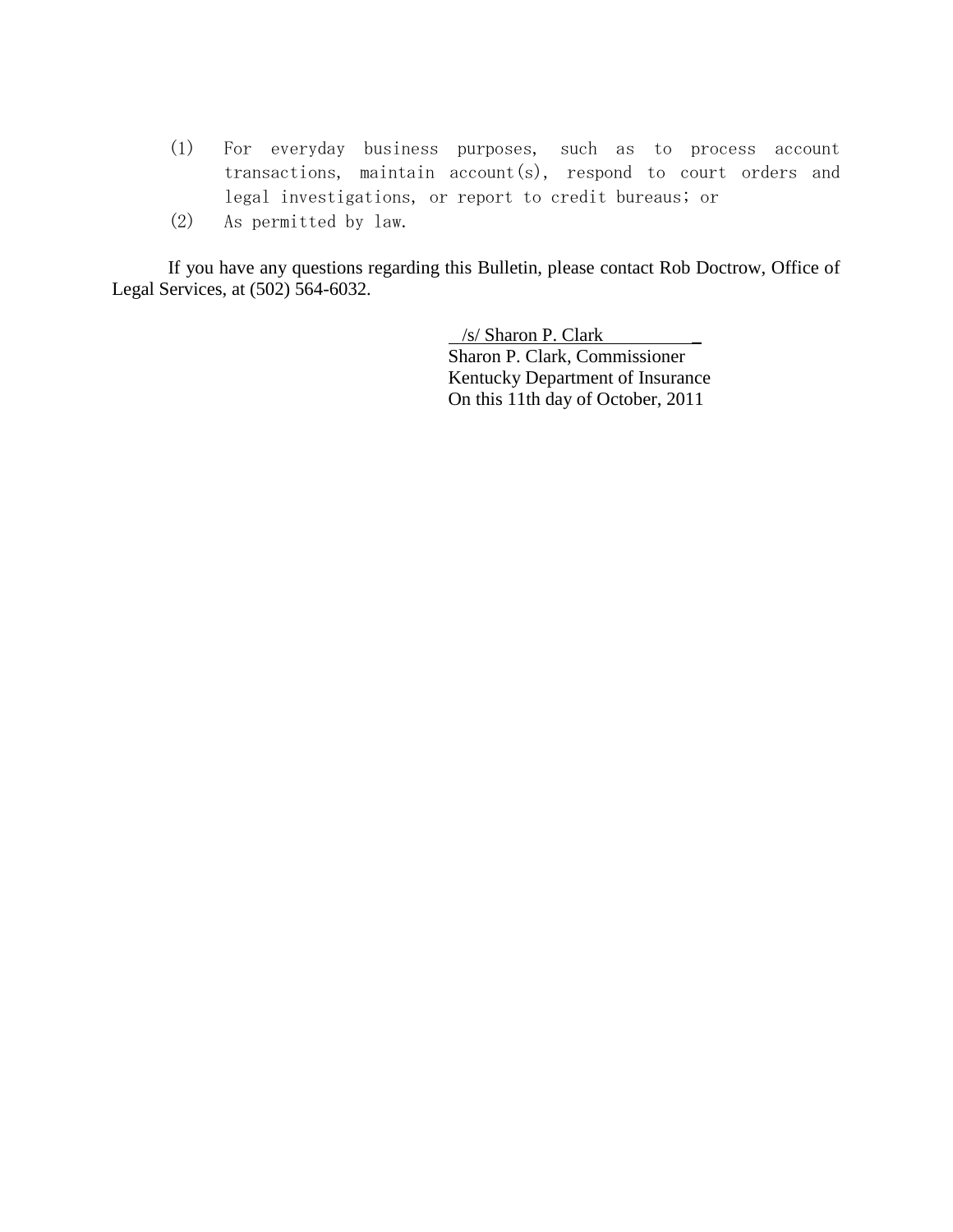# **Attachment A – Model Privacy Form**

There are four versions of the Model Privacy Form.

- 1. Version 1: Model Form with No Opt-Out
- 2. Version 2: Model Form with Opt-Out by Telephone and/or Online
- 3. Version 3: Model Form with Mail-in Opt-Out Form
- 4. Version 4: Option Mail-in Form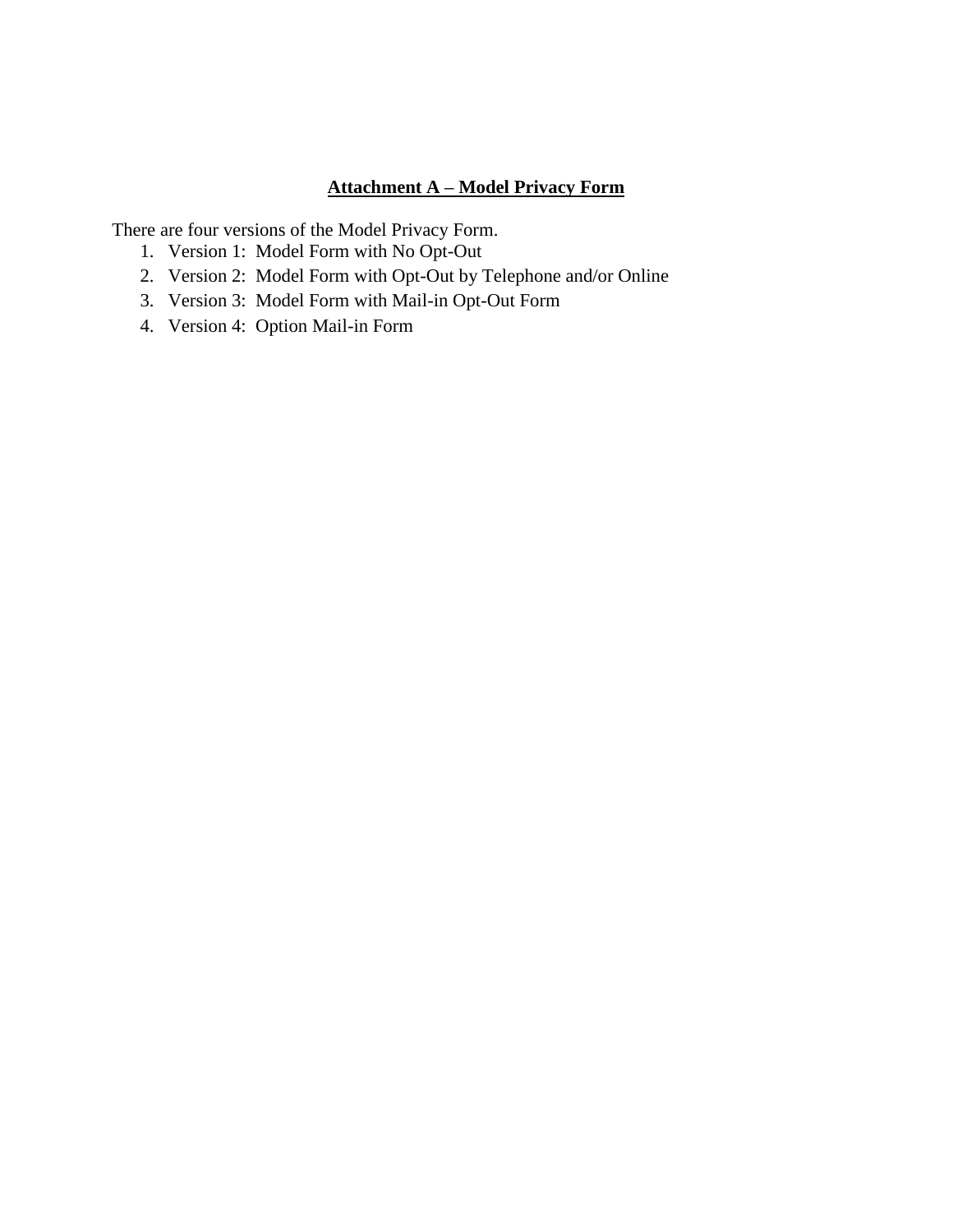| <b>FACTS</b>                                                                                                                                                                                                                                                             | WHAT DOES [NAME OF LICENSEE] DO WITH YOUR PERSONAL INFORMATION?                                                                                                                                                                                                                                                                                                                              |  |
|--------------------------------------------------------------------------------------------------------------------------------------------------------------------------------------------------------------------------------------------------------------------------|----------------------------------------------------------------------------------------------------------------------------------------------------------------------------------------------------------------------------------------------------------------------------------------------------------------------------------------------------------------------------------------------|--|
| <b>Why?</b>                                                                                                                                                                                                                                                              | [Licensees] choose how they share your personal information. Federal law gives consumers the right to limit<br>some but not all sharing. Federal law also requires us to tell you how we collect, share, and protect your<br>personal information. Please read this notice carefully to understand what we do.                                                                               |  |
| <b>What?</b>                                                                                                                                                                                                                                                             | The types of personal information we collect and share depend on the product or service you have with us.<br>This information can include:<br>Social Security number and [income]<br>$\bullet$<br>[account balance] and [payment history]<br>[credit history] and [credit scores]<br>When you are no longer our customer, we continue to share your information as described in this notice. |  |
| How?                                                                                                                                                                                                                                                                     | [Licensees] need to share customers' personal information to run their everyday business. In the section<br>below, we list the reasons [licensees] can share their customers' personal information; the reasons [name of<br>licensee] chooses to share; and whether you can limit this sharing.                                                                                              |  |
| sharing?                                                                                                                                                                                                                                                                 | Does [name of licensee] share?<br>Can you limit this<br>Reasons we can share your personal information                                                                                                                                                                                                                                                                                       |  |
| For our everyday business purposes -<br>such as to process your transactions, maintain your<br>account(s), respond to court orders and legal<br>investigations, or report to credit bureaus<br>For our marketing purposes -<br>to offer our products and services to you |                                                                                                                                                                                                                                                                                                                                                                                              |  |
| For joint marketing with other financial<br>companies/licensees                                                                                                                                                                                                          |                                                                                                                                                                                                                                                                                                                                                                                              |  |
| For our affiliates' everyday business purposes -<br>information about your transactions and experiences                                                                                                                                                                  |                                                                                                                                                                                                                                                                                                                                                                                              |  |
| For our affiliates' everyday business purposes -<br>information about your creditworthiness                                                                                                                                                                              |                                                                                                                                                                                                                                                                                                                                                                                              |  |
| For our affiliates to market to you                                                                                                                                                                                                                                      |                                                                                                                                                                                                                                                                                                                                                                                              |  |
| For nonaffiliates to market to you                                                                                                                                                                                                                                       |                                                                                                                                                                                                                                                                                                                                                                                              |  |
| <b>Questions?</b>                                                                                                                                                                                                                                                        | Call [phone number] or go to [website]                                                                                                                                                                                                                                                                                                                                                       |  |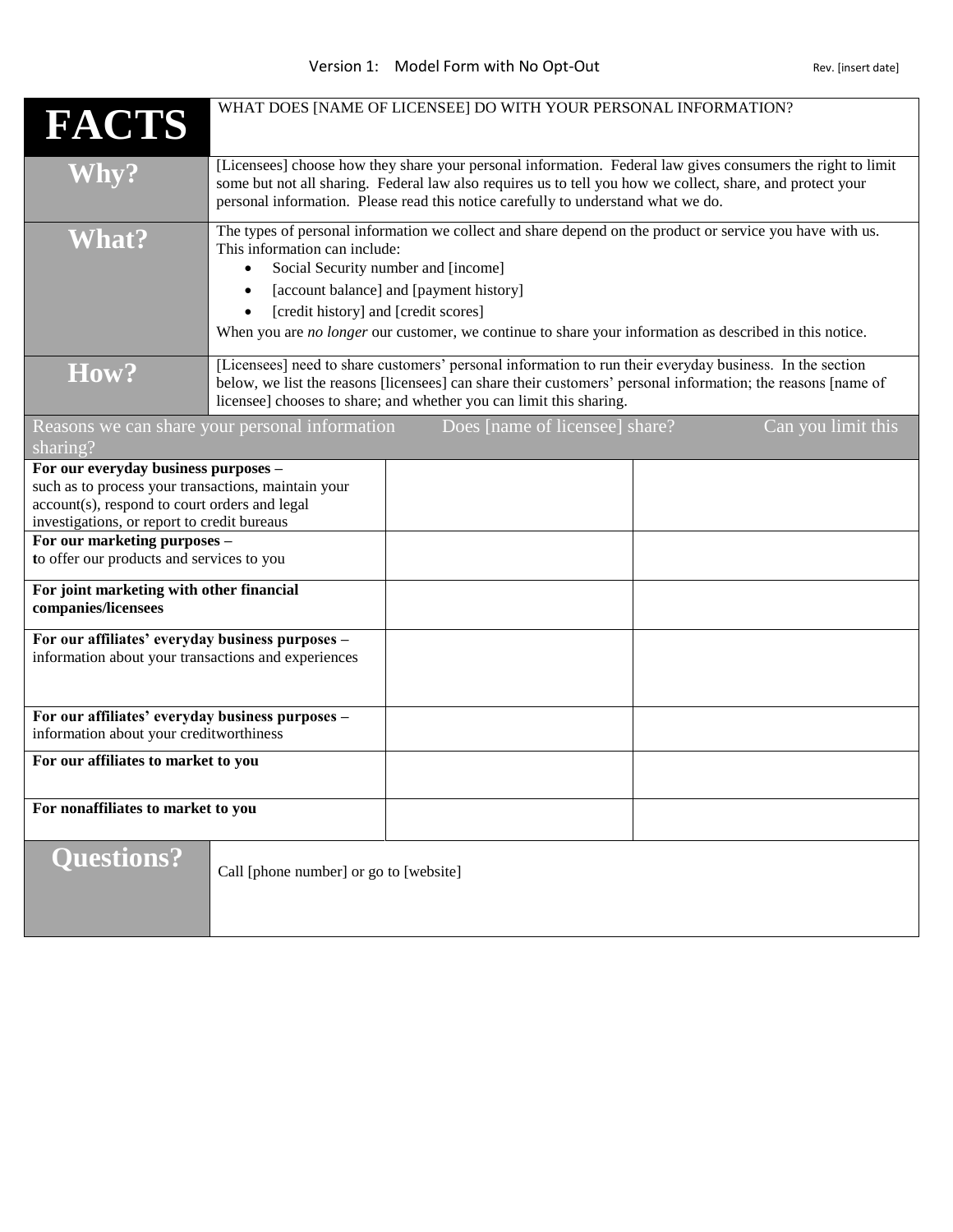| Page 2                                                          |                                                                                                                                                                                                                                                                                                                                                                                                                         |
|-----------------------------------------------------------------|-------------------------------------------------------------------------------------------------------------------------------------------------------------------------------------------------------------------------------------------------------------------------------------------------------------------------------------------------------------------------------------------------------------------------|
| Who we are                                                      |                                                                                                                                                                                                                                                                                                                                                                                                                         |
| Who is providing this notice?                                   | [insert]                                                                                                                                                                                                                                                                                                                                                                                                                |
| What we do                                                      |                                                                                                                                                                                                                                                                                                                                                                                                                         |
| How does [name of licensee] protect my personal<br>information? | To protect your personal information from unauthorized access and use, we use<br>security measures that comply with federal law. These measures include<br>computer safeguards and secured files and buildings.<br>[insert]                                                                                                                                                                                             |
| How does [name of licensee] collect my personal<br>information? | We collect your personal information, for example, when you<br>[open and account] or [deposit money]<br>$\bullet$<br>[pay your bills] or [apply for a loan]<br>$\bullet$<br>[use your credit or debit card]<br>$\bullet$<br>[We also collect your personal information from other companies.] OR<br>[We also collect your personal information from others, such as credit bureaus,<br>affiliates, or other companies.] |
| Why can't I limit all sharing?                                  | Federal law gives you the right to limit only<br>sharing for affiliates' everyday business purposes-information about<br>your creditworthiness.<br>affiliates from using your information to market to you<br>$\bullet$<br>sharing for nonaffiliates to market to you.<br>State laws and individual companies may give you additional rights to limit<br>sharing. [See below for more on your rights under state law.]  |
| <b>Definitions</b>                                              |                                                                                                                                                                                                                                                                                                                                                                                                                         |
| <b>Affiliates</b>                                               | Companies related by common ownership or control. They can be financial<br>and nonfinancial companies.<br>[affiliate information]                                                                                                                                                                                                                                                                                       |
| <b>Nonaffiliates</b>                                            | Companies not related by common ownership or control. They can be<br>financial and nonfinancial companies.<br>[nonaffiliate information]<br>$\bullet$                                                                                                                                                                                                                                                                   |
| <b>Joint marketing</b>                                          | A formal agreement between nonaffiliated financial companies that together<br>market financial products or services to you.<br>[joint marketing information]<br>$\bullet$                                                                                                                                                                                                                                               |
| <b>Other important information</b>                              |                                                                                                                                                                                                                                                                                                                                                                                                                         |
| [insert other important information]                            |                                                                                                                                                                                                                                                                                                                                                                                                                         |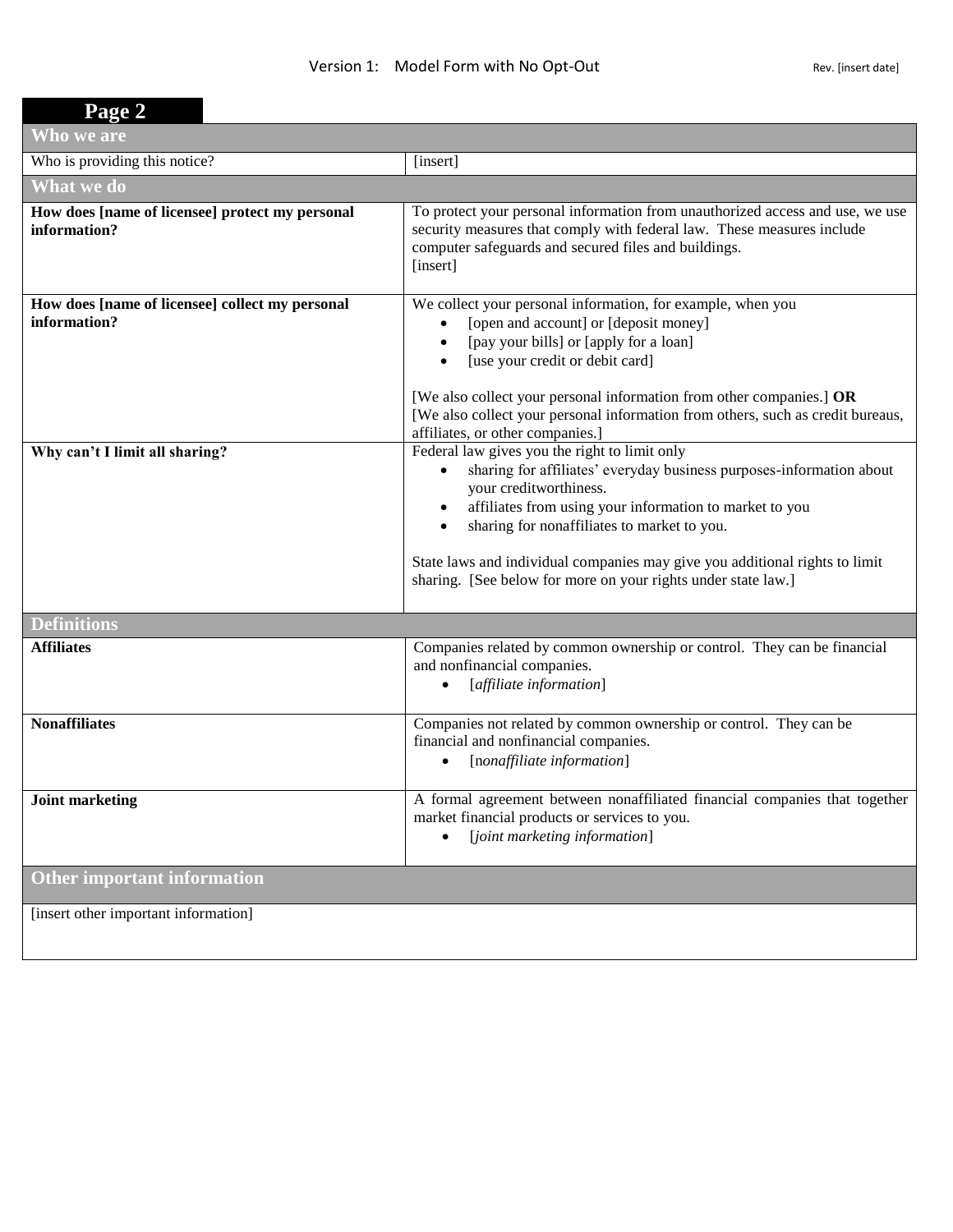| <b>FACTS</b>                                                                                                                                                                                                                                                             | WHAT DOES [NAME OF LICENSEE] DO WITH YOUR PERSONAL INFORMATION?                                                                                                                                                                                                                                                                                                                                                                         |  |
|--------------------------------------------------------------------------------------------------------------------------------------------------------------------------------------------------------------------------------------------------------------------------|-----------------------------------------------------------------------------------------------------------------------------------------------------------------------------------------------------------------------------------------------------------------------------------------------------------------------------------------------------------------------------------------------------------------------------------------|--|
| <b>Why?</b>                                                                                                                                                                                                                                                              | [Licensees] choose how they share your personal information. Federal law gives consumers the right to limit<br>some but not all sharing. Federal law also requires us to tell you how we collect, share, and protect your<br>personal information. Please read this notice carefully to understand what we do.                                                                                                                          |  |
| <b>What?</b>                                                                                                                                                                                                                                                             | The types of personal information we collect and share depend on the product or service you have with us.<br>This information can include:<br>Social Security number and [income]<br>$\bullet$<br>[account balance] and [payment history]<br>[credit history] and [credit scores]                                                                                                                                                       |  |
| How?                                                                                                                                                                                                                                                                     | [Licensees] need to share customers' personal information to run their everyday business. In the section<br>below, we list the reasons [licensees] can share their customers' personal information; the reasons [name of<br>licensee] chooses to share; and whether you can limit this sharing.                                                                                                                                         |  |
| sharing?                                                                                                                                                                                                                                                                 | Does [name of licensee] share?<br>Can you limit this<br>Reasons we can share your personal information                                                                                                                                                                                                                                                                                                                                  |  |
| For our everyday business purposes -<br>such as to process your transactions, maintain your<br>account(s), respond to court orders and legal<br>investigations, or report to credit bureaus<br>For our marketing purposes -<br>to offer our products and services to you |                                                                                                                                                                                                                                                                                                                                                                                                                                         |  |
| For joint marketing with other financial<br>companies/licensees                                                                                                                                                                                                          |                                                                                                                                                                                                                                                                                                                                                                                                                                         |  |
| For our affiliates' everyday business purposes -<br>information about your transactions and experiences                                                                                                                                                                  |                                                                                                                                                                                                                                                                                                                                                                                                                                         |  |
| For our affiliates' everyday business purposes -<br>information about your creditworthiness                                                                                                                                                                              |                                                                                                                                                                                                                                                                                                                                                                                                                                         |  |
| For our affiliates to market to you                                                                                                                                                                                                                                      |                                                                                                                                                                                                                                                                                                                                                                                                                                         |  |
| For nonaffiliates to market to you                                                                                                                                                                                                                                       |                                                                                                                                                                                                                                                                                                                                                                                                                                         |  |
| To limit our<br>sharing                                                                                                                                                                                                                                                  | Call [phone number] - our menu will prompt you through your choice(s) or<br>$\bullet$<br>Visit us online: [website]<br><b>Please note:</b><br>If you are a new customer, we can begin sharing your information [30] days from the date we sent this notice.<br>When you are no longer our customer, we continue to share your information as described in this notice.<br>However, you can contact us at any time to limit our sharing. |  |
| <b>Questions?</b>                                                                                                                                                                                                                                                        | Call [phone number] or go to [website]                                                                                                                                                                                                                                                                                                                                                                                                  |  |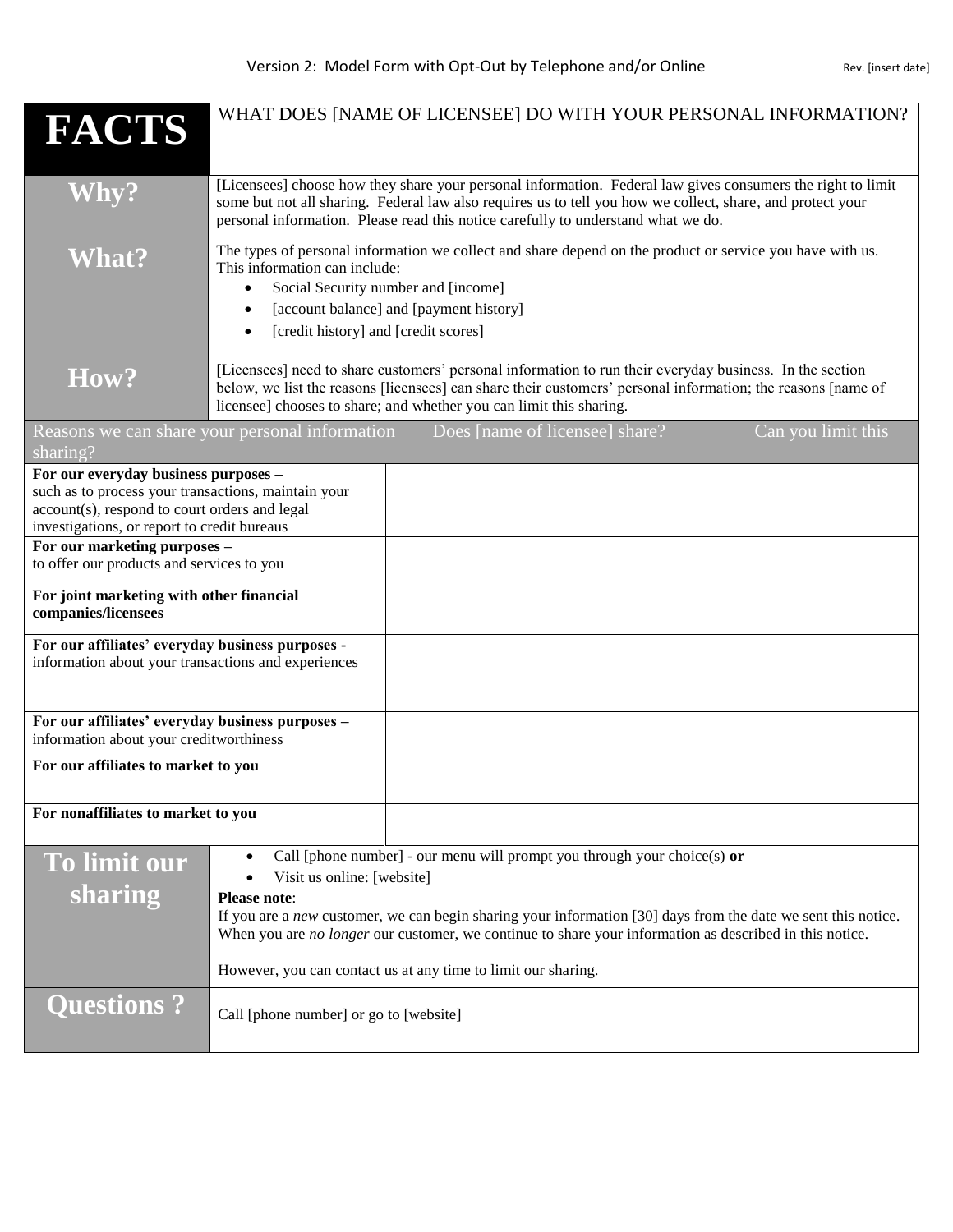| Page 2                                                                                |                                                                                                                                                                                                                                                                                                                                                                                                                                       |
|---------------------------------------------------------------------------------------|---------------------------------------------------------------------------------------------------------------------------------------------------------------------------------------------------------------------------------------------------------------------------------------------------------------------------------------------------------------------------------------------------------------------------------------|
| Who we are                                                                            |                                                                                                                                                                                                                                                                                                                                                                                                                                       |
| Who is providing this notice?                                                         | [insert]                                                                                                                                                                                                                                                                                                                                                                                                                              |
| What we do                                                                            |                                                                                                                                                                                                                                                                                                                                                                                                                                       |
| How does [name of licensee] protect my personal<br>information?                       | To protect your personal information from unauthorized access and use, we use<br>security measures that comply with federal law. These measures include<br>computer safeguards and secured files and buildings.<br>[insert]                                                                                                                                                                                                           |
| How does [name of licensee] collect my personal<br>information?                       | We collect your personal information, for example, when you<br>[open and account] or [deposit money]<br>[pay your bills] or [apply for a loan]<br>[use your credit or debit card]<br>[We also collect your personal information from other companies.]<br><b>OR</b><br>[We also collect your personal information from others, such as credit bureaus,<br>affiliates, or other companies.]                                            |
| Why can't I limit all sharing?                                                        | Federal law gives you the right to limit only<br>sharing for affiliates' everyday business purposes - information about<br>$\bullet$<br>your creditworthiness.<br>affiliates from using your information to market to you<br>sharing for nonaffiliates to market to you.<br>$\bullet$<br>State laws and individual companies may give you additional rights to limit<br>sharing. [See below for more on your rights under state law.] |
| What happens when I limit sharing for an account I<br>hold jointly with someone else? | [Your choices will apply to everyone on your account.]<br><b>OR</b><br>[Your choices will apply to everyone on your account – unless you tell us<br>otherwise.]                                                                                                                                                                                                                                                                       |
| <b>Definitions</b>                                                                    |                                                                                                                                                                                                                                                                                                                                                                                                                                       |
| <b>Affiliates</b>                                                                     | Companies related by common ownership or control. They can be financial<br>and nonfinancial companies.<br>[affiliate information]                                                                                                                                                                                                                                                                                                     |
| <b>Nonaffiliates</b>                                                                  | Companies not related by common ownership or control. They can be<br>financial and nonfinancial companies.<br>[nonaffiliate information]                                                                                                                                                                                                                                                                                              |
| Joint marketing                                                                       | A formal agreement between nonaffiliated financial companies that together<br>market financial products or services to you.<br>[joint marketing information]                                                                                                                                                                                                                                                                          |
| <b>Other important information</b>                                                    |                                                                                                                                                                                                                                                                                                                                                                                                                                       |
| [Insert other important information]                                                  |                                                                                                                                                                                                                                                                                                                                                                                                                                       |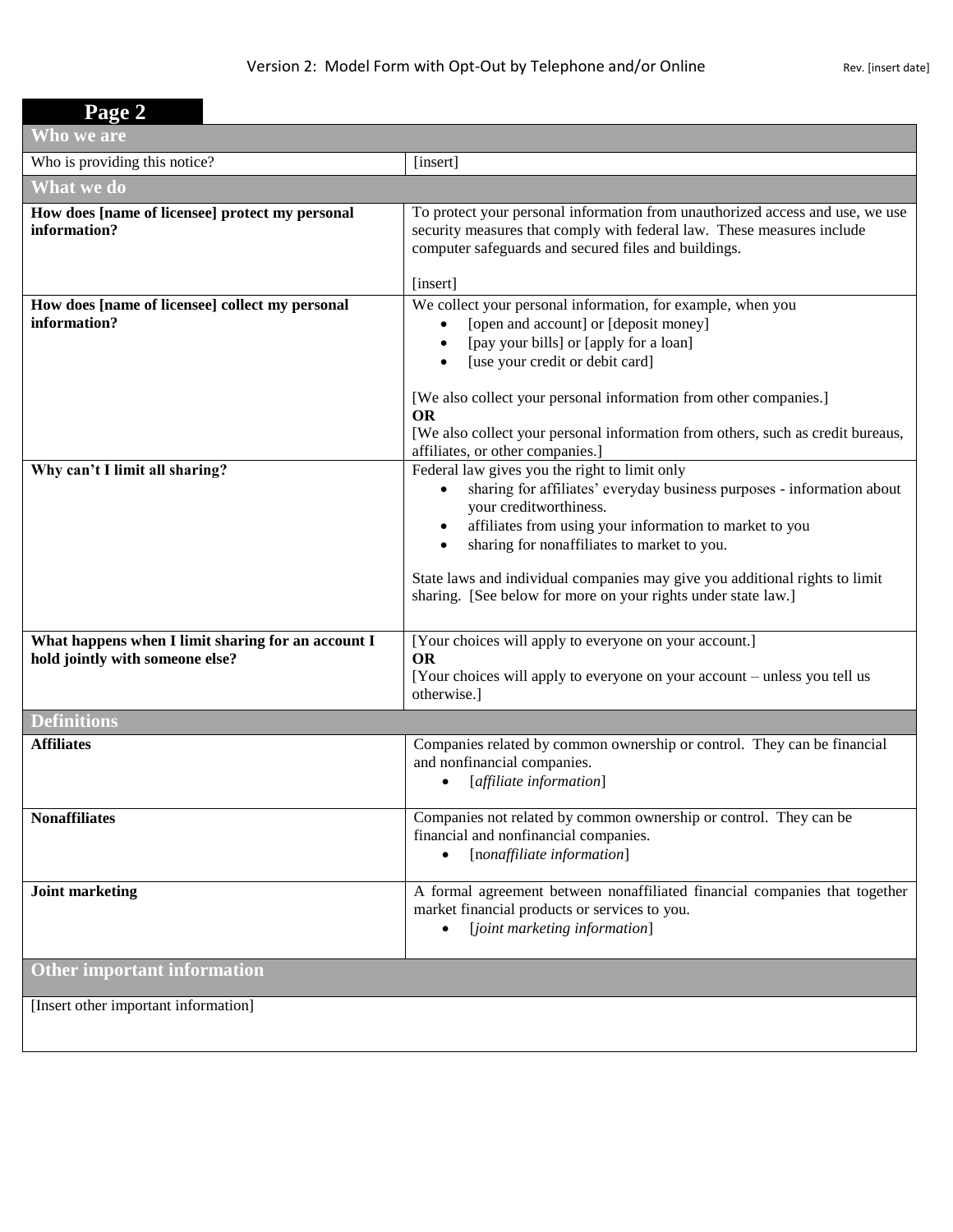Version 3: Model Form with Mail-in Opt-Out Form **Rev.** [insert date]

| FACTS                                                                                                                                                                                                                                                                    |                                                                                                                         |                                                                                                                                                                                                                                                                                             | WHAT DOES [NAME OF LICENSEE] DO WITH YOUR PERSONAL INFORMATION?                                               |
|--------------------------------------------------------------------------------------------------------------------------------------------------------------------------------------------------------------------------------------------------------------------------|-------------------------------------------------------------------------------------------------------------------------|---------------------------------------------------------------------------------------------------------------------------------------------------------------------------------------------------------------------------------------------------------------------------------------------|---------------------------------------------------------------------------------------------------------------|
| <b>Why?</b>                                                                                                                                                                                                                                                              |                                                                                                                         | some but not all sharing. Federal law also requires us to tell you how we collect, share, and protect your<br>personal information. Please read this notice carefully to understand what we do.                                                                                             | [Licensees] choose how they share your personal information. Federal law gives consumers the right to limit   |
| <b>What?</b>                                                                                                                                                                                                                                                             | This information can include:<br>$\bullet$<br>$\bullet$<br>[credit history] and [credit scores]<br>$\bullet$            | Social Security number and [income]<br>[account balance] and [payment history]                                                                                                                                                                                                              | The types of personal information we collect and share depend on the product or service you have with us.     |
| <b>How?</b>                                                                                                                                                                                                                                                              |                                                                                                                         | [Licensees] need to share customers' personal information to run their everyday business. In the section<br>licensee] chooses to share; and whether you can limit this sharing.                                                                                                             | below, we list the reasons [licensees] can share their customers' personal information; the reasons [name of  |
| Reasons we can share your personal information                                                                                                                                                                                                                           |                                                                                                                         | Does [name of licensee] share?                                                                                                                                                                                                                                                              | Can you limit this sharing?                                                                                   |
| For our everyday business purposes -<br>such as to process your transactions, maintain your<br>account(s), respond to court orders and legal<br>investigations, or report to credit bureaus<br>For our marketing purposes -<br>to offer our products and services to you |                                                                                                                         |                                                                                                                                                                                                                                                                                             |                                                                                                               |
| For joint marketing with other financial<br>companies/licensees                                                                                                                                                                                                          |                                                                                                                         |                                                                                                                                                                                                                                                                                             |                                                                                                               |
| For our affiliates' everyday business purposes -<br>information about your transactions and experiences                                                                                                                                                                  |                                                                                                                         |                                                                                                                                                                                                                                                                                             |                                                                                                               |
| For our affiliates' everyday business purposes -<br>information about your creditworthiness                                                                                                                                                                              |                                                                                                                         |                                                                                                                                                                                                                                                                                             |                                                                                                               |
| For our affiliates to market to you                                                                                                                                                                                                                                      |                                                                                                                         |                                                                                                                                                                                                                                                                                             |                                                                                                               |
| For nonaffiliates to market to you                                                                                                                                                                                                                                       |                                                                                                                         |                                                                                                                                                                                                                                                                                             |                                                                                                               |
| To limit our<br>sharing                                                                                                                                                                                                                                                  | Visit us online: [website] or<br>Mail the form below<br><b>Please note:</b><br>Call [phone number] or go to [website]   | Call [phone number]-our menu will prompt you through your choice(s)<br>When you are no longer our customer, we continue to share your information as described in this notice.<br>However, you can contact us at any time to limit our sharing.                                             | If you are a new customer, we can begin sharing your information [30] days from the date we sent this notice. |
| <b>Questions?</b>                                                                                                                                                                                                                                                        |                                                                                                                         |                                                                                                                                                                                                                                                                                             |                                                                                                               |
| <b>Mail-in Form</b><br><b>Leave Blank</b><br><b>OR</b><br>[If you have a joint<br>account your choice(s) will<br>apply to everyone on your<br>account unless you mark<br>below<br>Apply my choices<br>only to me]                                                        | Mark any/all you want to limit:<br>purposes.<br><b>Name</b><br><b>Address</b><br><b>City, State, Zip</b><br>[Account #] | Do not share information about my creditworthiness with your affiliates for their everyday business<br>Do not allow your affiliates to use my personal information to market to me.<br>Do not share my personal information with nonaffiliates to market their products and services to me. | Mail to:<br>[Name of Licensee]<br>[Address 1]<br>[Address 2]<br>[City], $[ST]$ $[ZIP]$                        |
| Page 2<br>Who we are                                                                                                                                                                                                                                                     |                                                                                                                         |                                                                                                                                                                                                                                                                                             |                                                                                                               |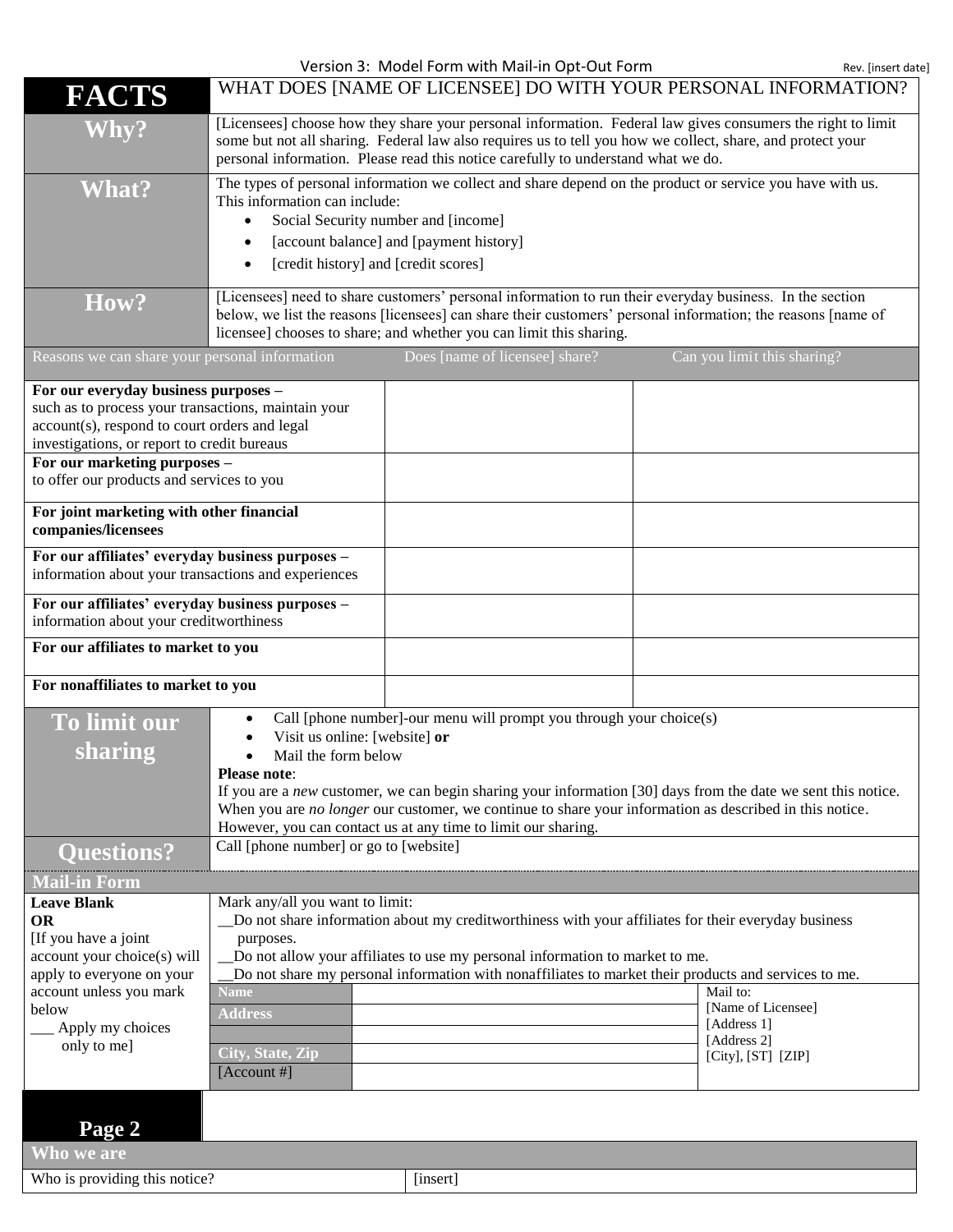п

| <b>What we do</b>                                                                     |                                                                                                                                                                                                                                                                                                                                                                                                           |
|---------------------------------------------------------------------------------------|-----------------------------------------------------------------------------------------------------------------------------------------------------------------------------------------------------------------------------------------------------------------------------------------------------------------------------------------------------------------------------------------------------------|
| How does [name of licensee] protect my personal<br>information?                       | To protect your personal information from unauthorized access and use, we<br>use security measures that comply with federal law. These measures include<br>computer safeguards and secured files and buildings.<br>[insert]                                                                                                                                                                               |
| How does [name of licensee] collect my personal<br>information?                       | We collect your personal information, for example, when you<br>[open and account] or [deposit money]<br>[pay your bills] or [apply for a loan]<br>[use your credit or debit card]<br>[We also collect your personal information from other companies.]<br><b>OR</b><br>[We also collect your personal information from others, such as credit bureaus,<br>affiliates, or other companies.]                |
| Why can't I limit all sharing?                                                        | Federal law gives you the right to limit only<br>sharing for affiliates' everyday business purposes-information about<br>your creditworthiness.<br>affiliates from using your information to market to you<br>sharing for nonaffiliates to market to you.<br>State laws and individual companies may give you additional rights to limit<br>sharing. [See below for more on your rights under state law.] |
| What happens when I limit sharing for an account I<br>hold jointly with someone else? | [Your choices will apply to everyone on your account.]<br><b>OR</b><br>[Your choices will apply to everyone on your account – unless you tell us<br>otherwise.]                                                                                                                                                                                                                                           |
| <b>Definitions</b>                                                                    |                                                                                                                                                                                                                                                                                                                                                                                                           |
| <b>Affiliates</b>                                                                     | Companies related by common ownership or control. They can be financial<br>and nonfinancial companies<br>[affiliate information]                                                                                                                                                                                                                                                                          |
| <b>Nonaffiliates</b>                                                                  | Companies not related by common ownership or control. They can be<br>financial and nonfinancial companies.<br>[nonaffiliate information]<br>$\bullet$                                                                                                                                                                                                                                                     |
| <b>Joint marketing</b>                                                                | A formal agreement between nonaffiliated financial companies that together<br>market financial products or services to you.<br>[joint marketing information]                                                                                                                                                                                                                                              |
| <b>Other important information</b>                                                    |                                                                                                                                                                                                                                                                                                                                                                                                           |
| [insert other important information]                                                  |                                                                                                                                                                                                                                                                                                                                                                                                           |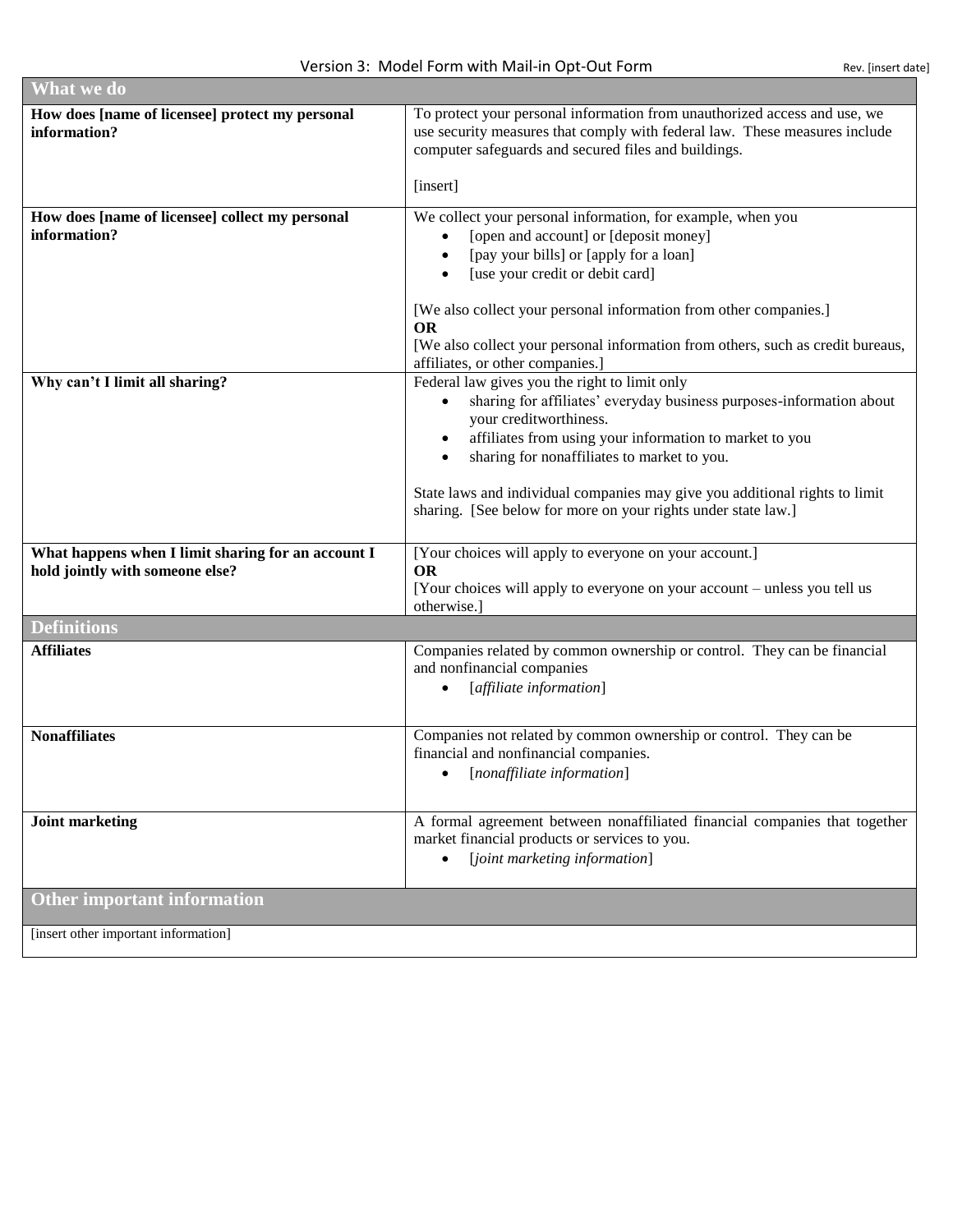-------------------------------------------------------------------------------------------------------------------------------------------------

| <b>Mail-in Form</b>         |                                                                                                      |  |
|-----------------------------|------------------------------------------------------------------------------------------------------|--|
| <b>Leave Blank</b>          | Mark any/all you want to limit:                                                                      |  |
| OR                          | Do not share information about my credit worthings with your affiliates for their everyday business  |  |
| [If you have a joint]       | purposes.                                                                                            |  |
| account your choice(s) will | Do not allow your affiliates to use my personal information to market to me.                         |  |
| apply to everyone on your   | Do not share my personal information with nonaffiliates to market their products and services to me. |  |
| account unless you mark     | Name                                                                                                 |  |
| below                       | <b>Address</b>                                                                                       |  |
| Apply my choices            |                                                                                                      |  |
| only to me]                 |                                                                                                      |  |
|                             | City, State, Zip                                                                                     |  |
|                             | [Account #]                                                                                          |  |
|                             | <b>Mail To:</b> [Name of Licensee], [Address 1]                                                      |  |
|                             | [Address 2], [City]. $[ST]$ $[ZIP]$                                                                  |  |
|                             |                                                                                                      |  |
|                             |                                                                                                      |  |

-------------------------------------------------------------------------------------------------------------------------------------------------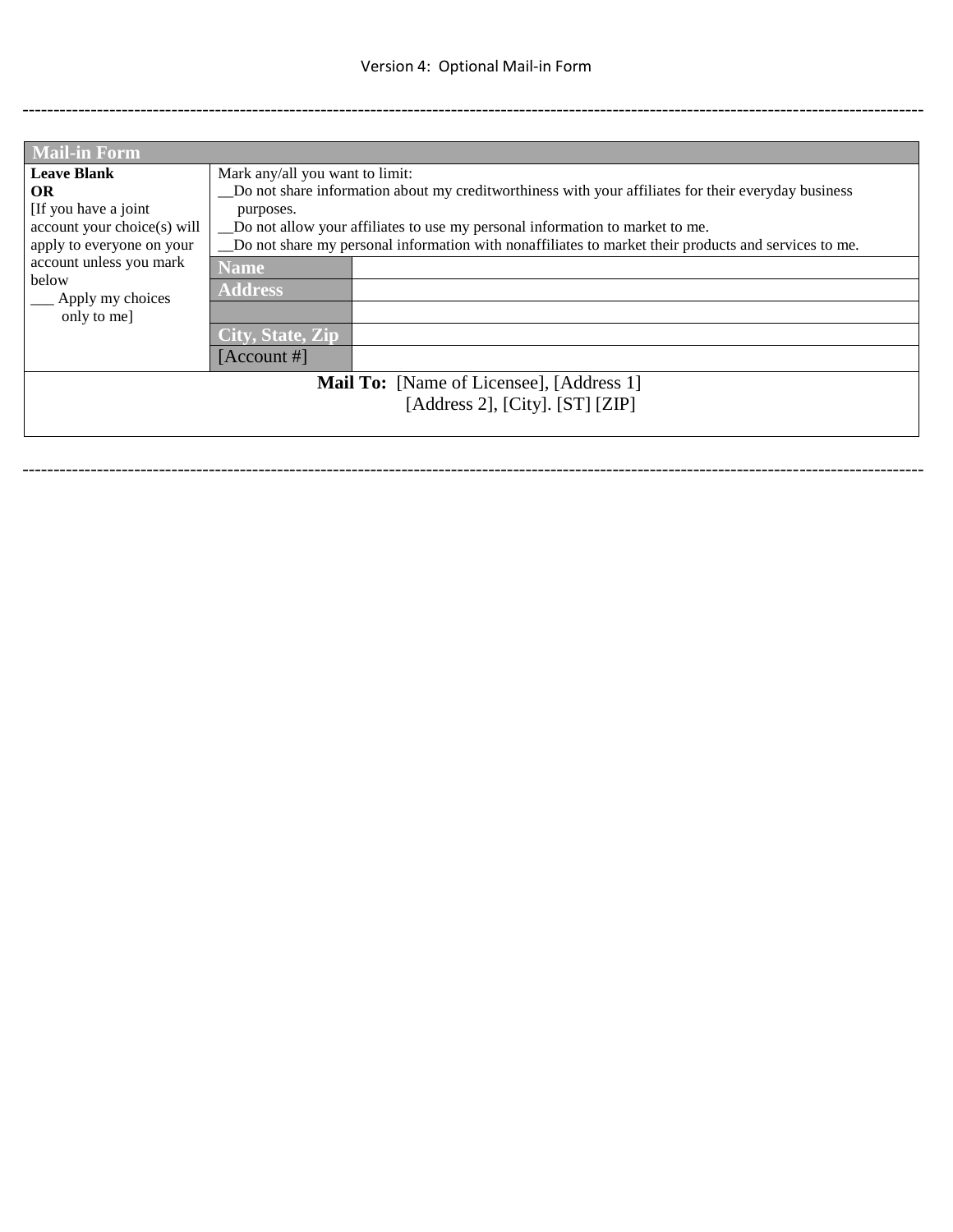#### **Attachment B – General Instructions**

#### **1. How the model privacy form is used.**

(a) The model form may be used, at the option of a licensee, including a group of licensees or financial institutions that use a common privacy notice, to meet the content requirements of the privacy notice and opt-out notice set forth in 806 KAR 3:210 Sections 8 and 9.

(b) The model form is a standardized form, including page layout, content, format, style, pagination, and shading. Licensees seeking to obtain the safe harbor through use of the model form may modify it only as described in these instructions.

(c) Note that disclosure of certain information, such as assets, income, and information from a consumer reporting agency, may give rise to obligations under the Fair Credit Reporting Act [15 U.S.C. 1681 – 1681x] (FCRA), such as a requirement to permit a consumer to opt out of disclosures to affiliates or designation as a consumer reporting agency if disclosures are made to nonaffiliated third parties.

(d) The word "customer" may be replaced by the word "member" whenever it appears in the model form, as appropriate.

### **2. The contents of the model privacy form.**

The model form consists of two pages, which may be printed on both sides of a single sheet of paper, or may appear on two separate pages. Where a licensee provides a long list of licensees or financial institutions at the end of the model form in accordance with Instruction C.3(a)(1), or provides additional information in accordance with Instruction C.3(c), and such list or additional information exceeds the space available on page two of the model form, such list or additional information may extend to a third page.

- (a) *Page One*. The first page consists of the following components:
	- (1) Date last revised (upper right-hand corner).
	- (2) Title
	- (3) Key frame (Why?, What?, How?).
	- (4) Disclosure table ("Reasons we can share your personal information").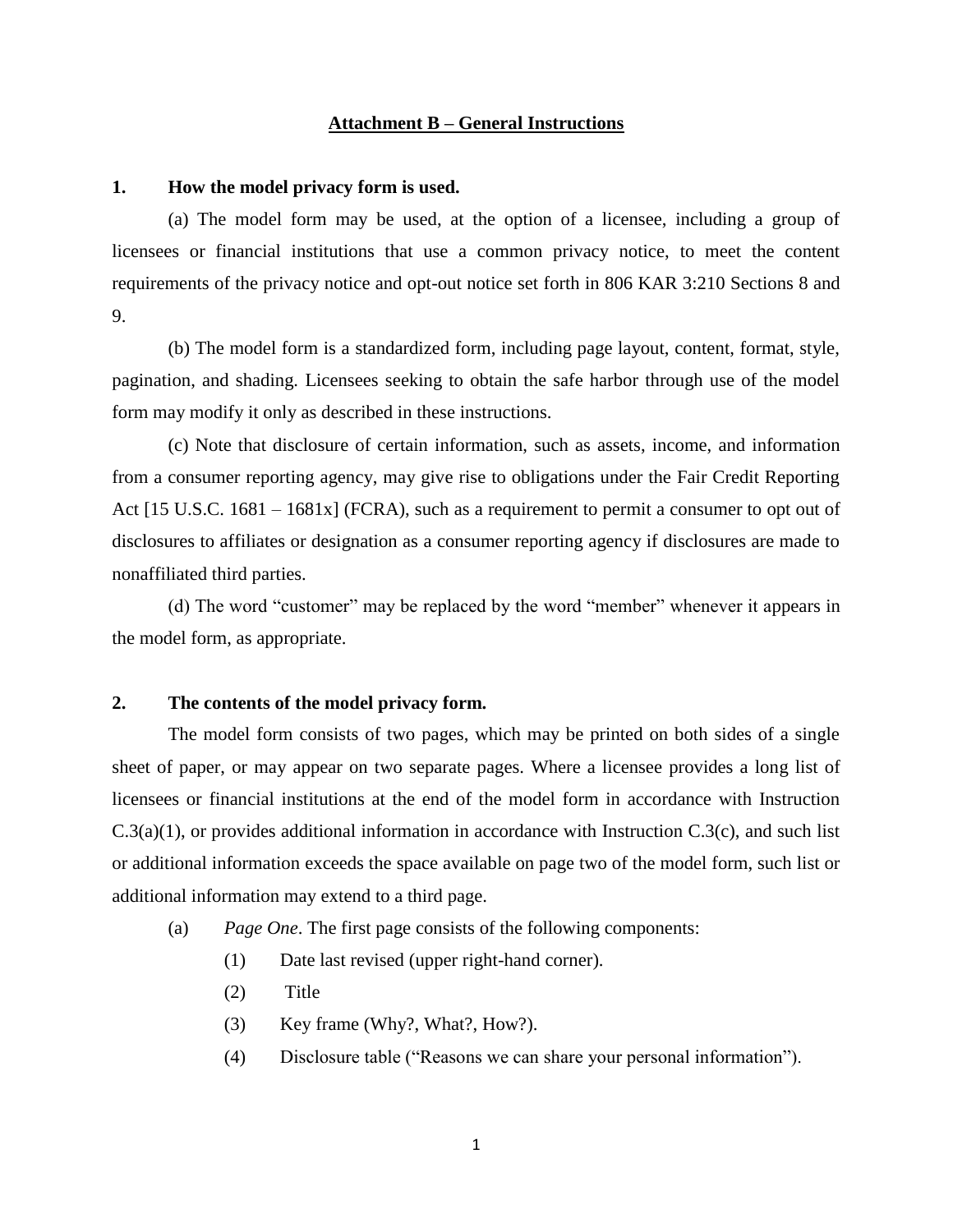(5) "To limit our sharing" box, as needed, for the financial institution's opt-

out

information.

- (6) "Questions" box, for customer service contact information.
- (7) Mail-in opt-out form, as needed.
- (b) *Page Two*. The second page consists of the following components:
	- (1) Heading (Page 2).
	- (2) Frequently Asked Questions ("Who we are" and "What we do").
	- (3) Definitions.
	- (4) "Other important information" box, as needed.

#### **3. The format of the model privacy form.**

The format of the model form may be modified only as described below.

- (a) *Easily readable type font*. Licensees that use the model form must use an easily readable type font. While a number of factors together produce easily readable type font, licensees are required to use a minimum of 10-point font (unless otherwise expressly permitted in these Instructions) and sufficient spacing between the lines of type.
- (b) *Logo*. A licensee may include a corporate logo on any page of the notice, so long as it does not interfere with the readability of the model form or the space constraints of each page.
- (c) *Page size and orientation*. Each page of the model form must be printed on paper in portrait orientation, the size of which must be sufficient to meet the layout and minimum font size requirements, with sufficient white space on the top, bottom, and sides of the content.
- (d) *Color*. The model form must be printed on white or light color paper (such as cream) with black or other contrasting ink color. Spot color may be used to achieve visual interest, so long as the color contrast is distinctive and the color does not detract from the readability of the model form. Logos may also be printed in color.
- (e) *Languages*. The model form may be translated into languages other than English.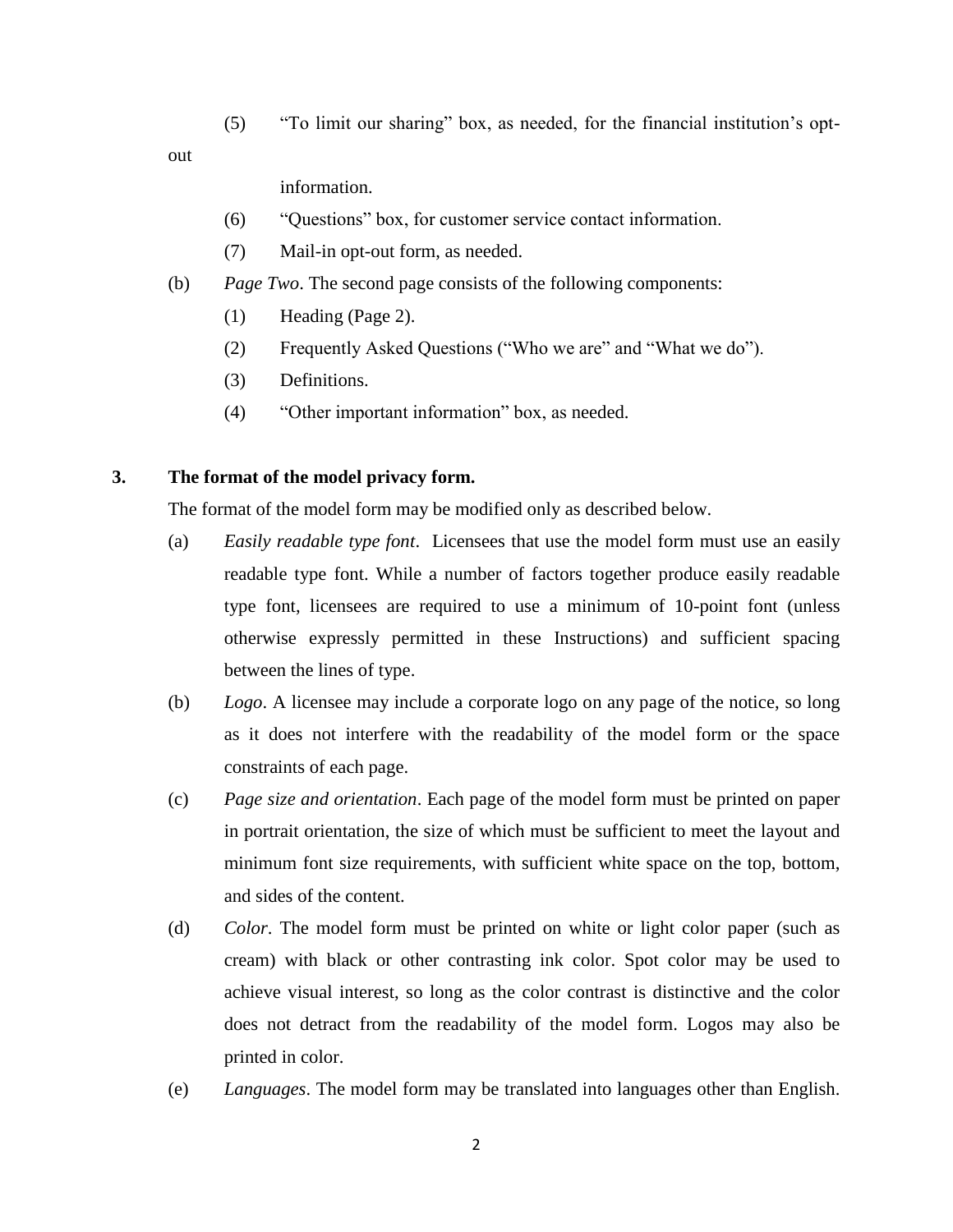# **Attachment C - Information Required in the Model Privacy Form**

### **The information in the model form may be modified only as described below:**

# **1. Name of the licensee or group of affiliated licensees or institutions providing the notice.**

Insert the name of the licensee providing the notice or a common identity of affiliated licensees or institutions jointly providing the notice on the form wherever [**name of licensee**] appears.

### **2. Page one.**

- (a) *Last revised date*. The licensee must insert in the upper right-hand corner the date on which the notice was last revised. The information shall appear in minimum 8 point font as "rev. [month/year]" using either the name or number of the month, such as "rev. July 2009" or "rev. 7/09".
- (b) *General instructions for the "What?" box*.
	- (1) The bulleted list identifies the types of personal information that the licensee collects and shares. All licensees must use the term "Social Security number" in the first bullet.
	- (2) Licensees must use five (5) of the following terms to complete the bulleted list: income; account balances; payment history; transaction history; transaction or loss history; credit history; credit scores; assets; investment experience; credit-based insurance scores; insurance claim history; medical information; overdraft history; purchase history; account transactions; risk tolerance; medical-related debts; credit card or other debt; mortgage rates and payments; retirement assets; checking account information; employment information; wire transfer instructions.
- (c) *General instructions for the disclosure table*. The left column lists reasons for sharing or using personal information. Each reason correlates to a specific legal provision described in paragraph C.2(d) of this Instruction. In the middle column, each licensee must provide a "Yes" or "No" response that accurately reflects its information sharing policies and practices with respect to the reason listed on the left. In the right column, each licensee must provide in each box one of the following three (3) responses, as applicable, that reflects whether a consumer can limit such sharing: "Yes" if it is required to or voluntarily provides an opt-out; "No" if it does not provide an opt-out; or "We don't share" if it answers "No" in the middle column. Only the sixth row ("For our affiliates to market to you") may be omitted at the option of the licensee. *See* paragraph C.2(d)(6) of this Instruction.
- (d) *Specific disclosures and corresponding legal provisions.*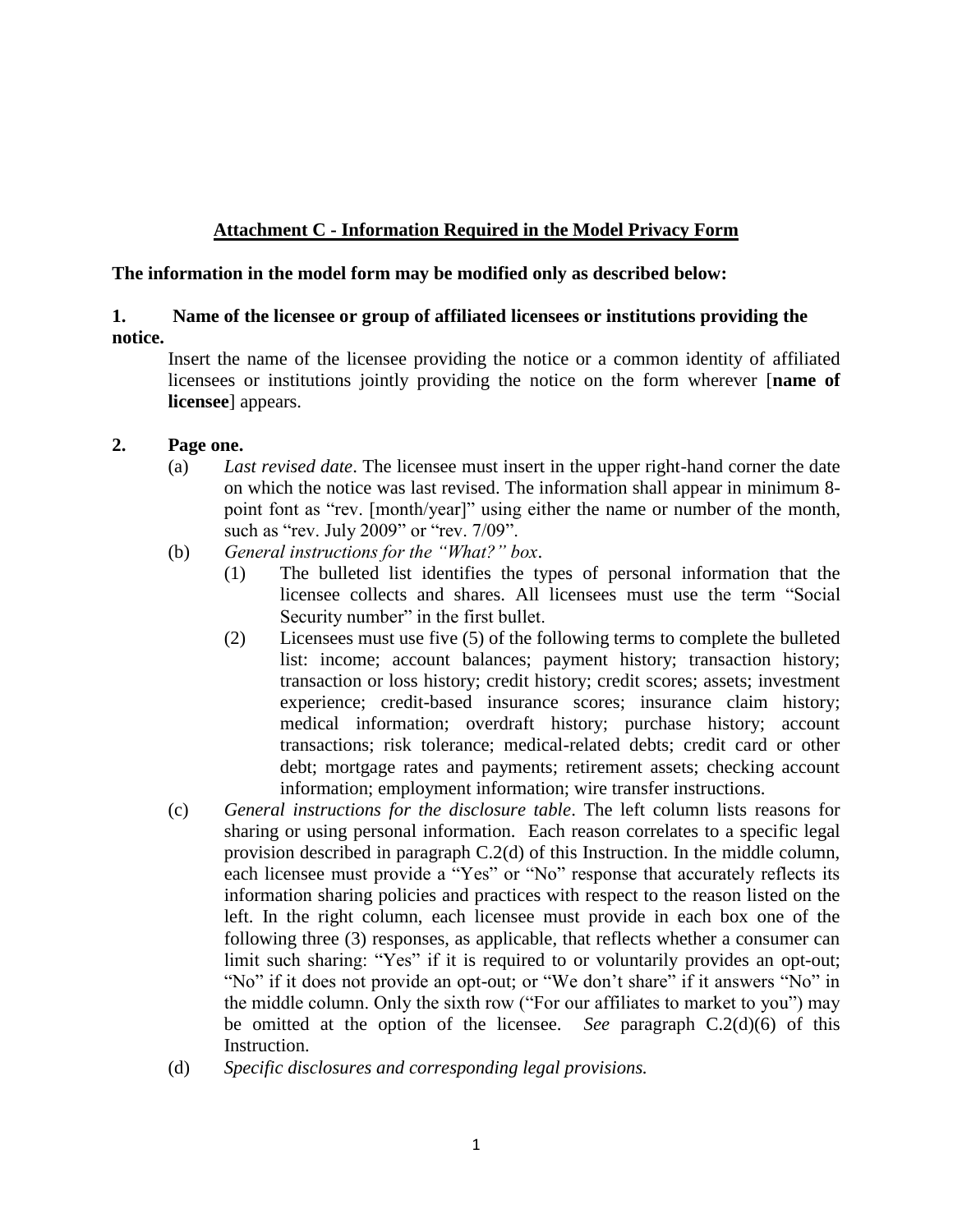- (1) *For our* e*veryday business purposes*. This reason incorporates sharing information under 806 KAR 3:210 Section 16 and 17 and with service providers pursuant to 806 KAR 3:210 Section 15 other than the purposes specified in paragraphs  $C.2(d)(2)$  or  $C.2(d)(3)$  of these Instructions.
- (2) *For our marketing purposes*. This reason incorporates sharing information with service providers by a licensee for its own marketing pursuant to 806 KAR 3:210 Section 15. A licensee that shares for this reason may choose to provide an opt-out.
- (3) *For joint marketing with other financial companies*. This reason incorporates sharing information under joint marketing agreements between two or more licensees or financial institutions and with any service provider used in connection with such agreements pursuant to 806 KAR 3:210 Section 15*.* A licensee that shares for this reason may choose to provide an opt-out.
- (4) *For our affiliates' everyday business purposes – information about transactions and experiences*. This reason incorporates sharing information specified in sections  $603(d)(2)(A)(i)$  and (ii) of the FCRA. A licensee that shares for this reason may choose to provide an opt-out.
- (5) *For our affiliates' everyday business purposes – information about creditworthiness*. This reason incorporates sharing information pursuant to section  $603(d)(2)(A)(iii)$  of the FCRA. A licensee that shares for this reason must provide an opt-out.
- (6) *For our affiliates to market to you*. This reason incorporates sharing information specified in section 624 of the FCRA. This reason may be omitted from the disclosure table when: the licensee does not have affiliates (or does not disclose personal information to its affiliates); the licensee's affiliates do not use personal information in a manner that requires an opt-out; or the licensee provides the affiliate marketing notice separately. Licensees that include this reason must provide an opt-out of indefinite duration. A licensee that is required to provide an affiliate marketing opt-out, but does not include that opt-out in the model form under this part, must comply with section 624 of the FCRA and 806 KAR 3:210, with respect to the initial notice and opt-out and any subsequent renewal notice and opt-out. A licensee not required to provide an opt-out under this subparagraph may elect to include this reason in the model form.
- (7) *For nonaffiliates to market to you*. This reason incorporates sharing described in 806 KAR 3:210 Sections 9 and 12(1). A licensee that shares personal information for this reason must provide an opt-out.
- (e) *To limit our sharing*: A licensee must include this section of the model form *only*  if it provides an opt-out. The word "choice" may be written in either the singular or plural, as appropriate. Licensees must select one or more of the applicable optout methods described: telephone, such as by a toll-free number; a Website; or use of a mail-in opt-out form. Licensees may include the words "toll-free" before telephone, as appropriate. A licensee that allows consumers to opt out online must provide either a specific Web address that takes consumers directly to the opt-out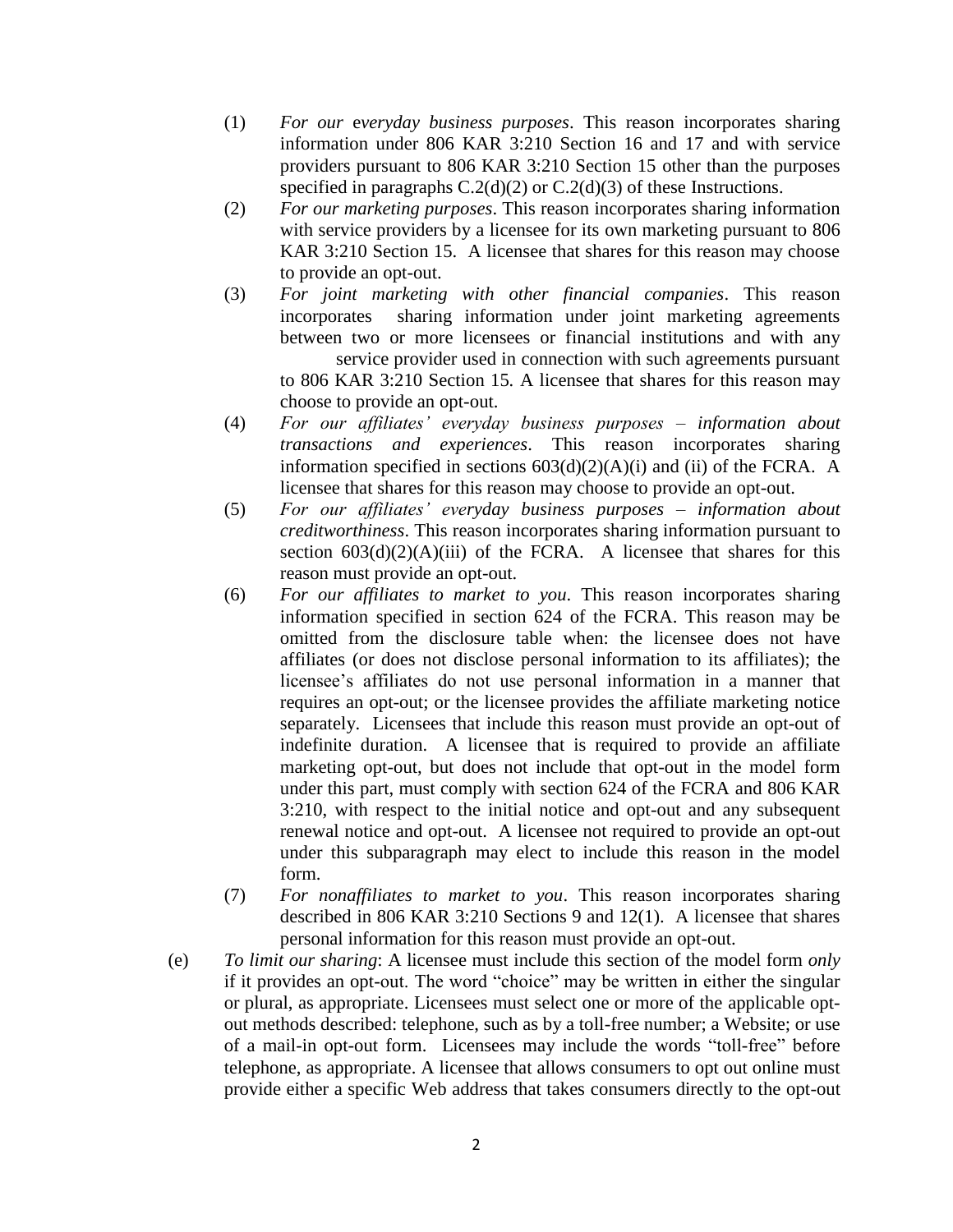page or a general Web address that provides a clear and conspicuous direct link to the opt-out page. The opt-out choices made available to the consumer who contacts the licensee through these methods must correspond accurately to the "Yes" responses in the third column of the disclosure table. In the part titled "Please note" licensees may insert a number that is 30 or greater in the space marked "[30]." Instructions on voluntary or state privacy law opt-out information are in paragraph  $C.2(g)(5)$  of these Instructions.

- (f) *Questions box*. Customer service contact information must be inserted as appropriate, where **[phone number]** or **[website]** appear. Licensees may elect to provide either a phone number, such as a toll-free number, or a Web address, or both. Licensees may include the words "toll-free" before the telephone number, as appropriate.
- (g) *Mail-in opt-out form*. Licensees must include this mail-in form *only* if they state in the "To limit our sharing" box that consumers can opt out by mail. The mail-in form must provide opt-out options that correspond accurately to the "Yes" responses in the third column in the disclosure table. Licensees that require customers to provide only name and address may omit the section identified as "[account #]." Licensees that require additional or different information, such as a random opt-out number or a truncated account number, to implement an opt-out election should modify the "[account #]" reference accordingly. This includes licensees that require customers with multiple accounts to identify each account to which the opt-out should apply. A licensee must enter its opt-out mailing address: in the far right of this form (*see v*ersion 3); or below the form (*see* version 4). The reverse side of the mail-in opt-out form must not include any content of the model form.
	- (1) *Joint accountholder*. Only licensees that provide their joint accountholders the choice to opt out for only one accountholder, in accordance with paragraph  $C \cdot 3(a)(5)$  of these Instructions, must include in the far left column of the mail-in form the following statement: "If you have a joint account, your choice(s) will apply to everyone on your account unless you mark below.  $\Box$  Apply my choice(s) only to me." The word "choice" may be written in either the singular or plural, as appropriate. Licensees that provide insurance products or services, provide this option, and elect to use the model form may substitute the word "policy" for "account" in this statement. Licensees that do not provide this option may eliminate this left column from the mail-in form.
	- (2) *FCRA Section 603(d)(2)(A)(iii) opt-out*. If the licensee shares personal information pursuant to section  $603(d)(2)(A)(iii)$  of the FCRA, it must include in the mail-in opt-out form the following statement: " $\square$  Do not share information about my creditworthiness with your affiliates for their everyday business purposes."
	- (3) *FCRA Section 624 opt-out*. If the licensee incorporates section 624 of the FCRA in accord with paragraph  $C.2(d)(6)$  of these Instructions, it must include in the mail-in opt-out form the following statement: " $\square$  Do not allow your affiliates to use my personal information to market to me."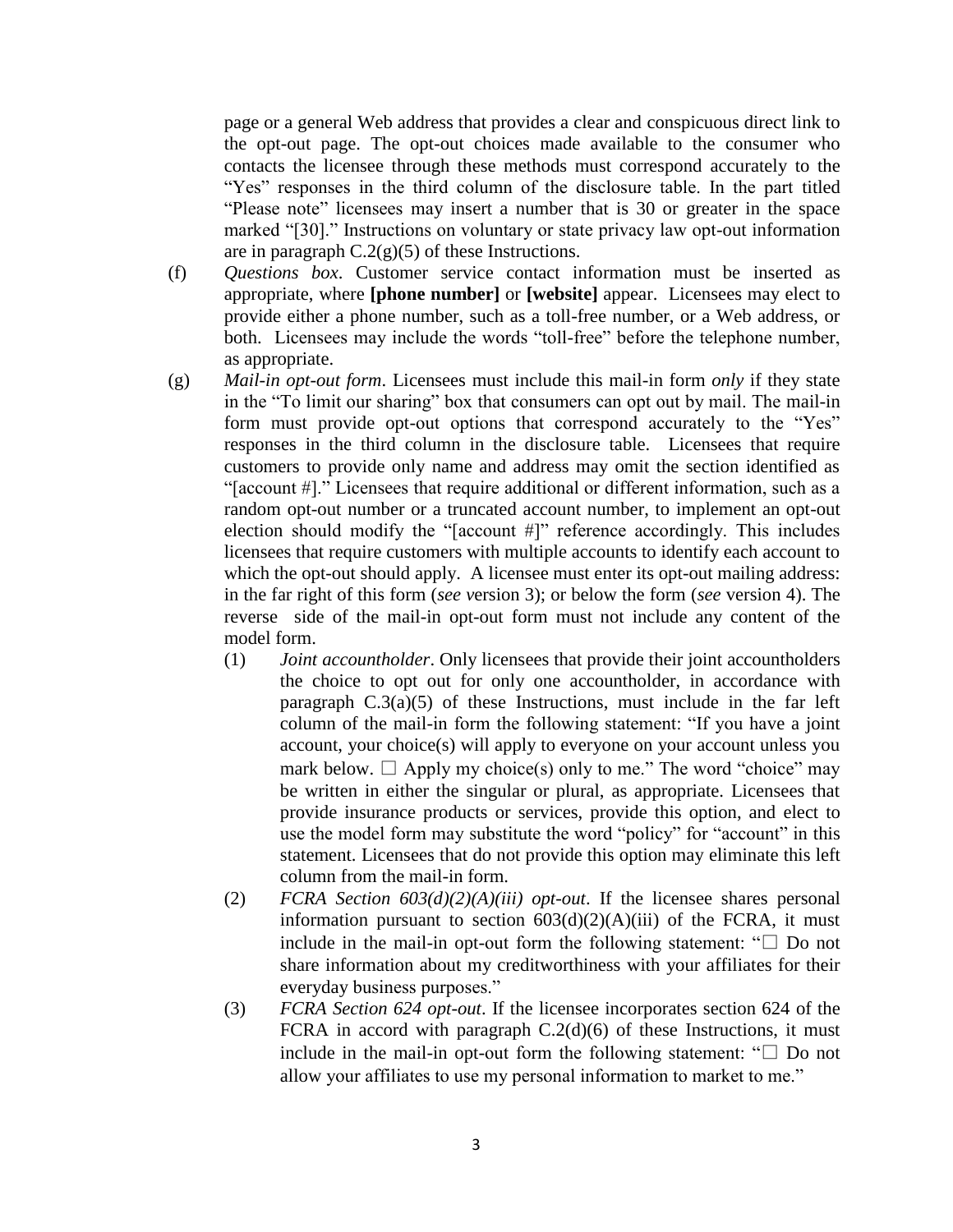- (4) *Nonaffiliate opt-out*. If the licensee shares personal information pursuant to 806 KAR 3:210 Section 12(1), it must include in the mail-in opt-out form the following statement: " $\square$  Do not share my personal information with nonaffiliates to market their products and services to me."
- (5) *Additional opt-outs*. Licensees that use the disclosure table to provide optout options beyond those required by Federal law must provide those optouts in this section of the model form. A licensee that chooses to offer an opt-out for its own marketing in the mail-in opt-out form must include one of the two following statements: "□ Do not share my personal information to market to me." or "□ Do not use my personal information to market to me." A licensee that chooses to offer an opt-out for joint marketing must include the following statement:  $" \Box$  Do not share my personal information with other financial institutions to jointly market to me."
- (h) *Barcodes.* A licensee may elect to include a barcode and/or "tagline" (an internal identifier) in 6-point font at the bottom of page one, as needed for information internal to the institution/licensee, so long as these do not interfere with the clarity or text of the form.

## **3. Page two.**

- (a) *General Instructions for the Questions*. Certain of the Questions may be customized as follows:
	- (1) *"Who is providing this notice?"* This question may be omitted where only one licensee provides the model form and that licensee is clearly identified in the title on page one. Two or more licensees or financial institutions that jointly provide the model form must use this question to identify themselves as required by 806 KAR 3:210 Section 11(6). Where the list of licensees or financial institutions exceeds four (4) lines, the licensee must describe in the response to this question the general types of licensees or financial institutions jointly providing the notice and must separately identify those licensees or financial institutions, in minimum 8 point font, directly following the "Other important information" box, or, if that box is not included in the institution's form, directly following the "Definitions." The list may appear in a multi-column format.
	- (2) *"How does [name of licensee] protect my personal information?"* The licensee may only provide additional information pertaining to its safeguards practices following the designated response to this question. Such information may include information about the institution's licensee's use of cookies or other measures it uses to safeguard personal information. Licensees are limited to a maximum of 30 additional words.
	- (3) *"How does [name of licensee] collect my personal information?"* Licensees must use five (5) of the following terms to complete the bulleted list for this question: open an account; deposit money; pay your bills; apply for a loan; use your credit or debit card; seek financial or tax advice; apply for insurance; pay insurance premiums; file an insurance claim; seek advice about your investments; buy securities from us; sell securities to us;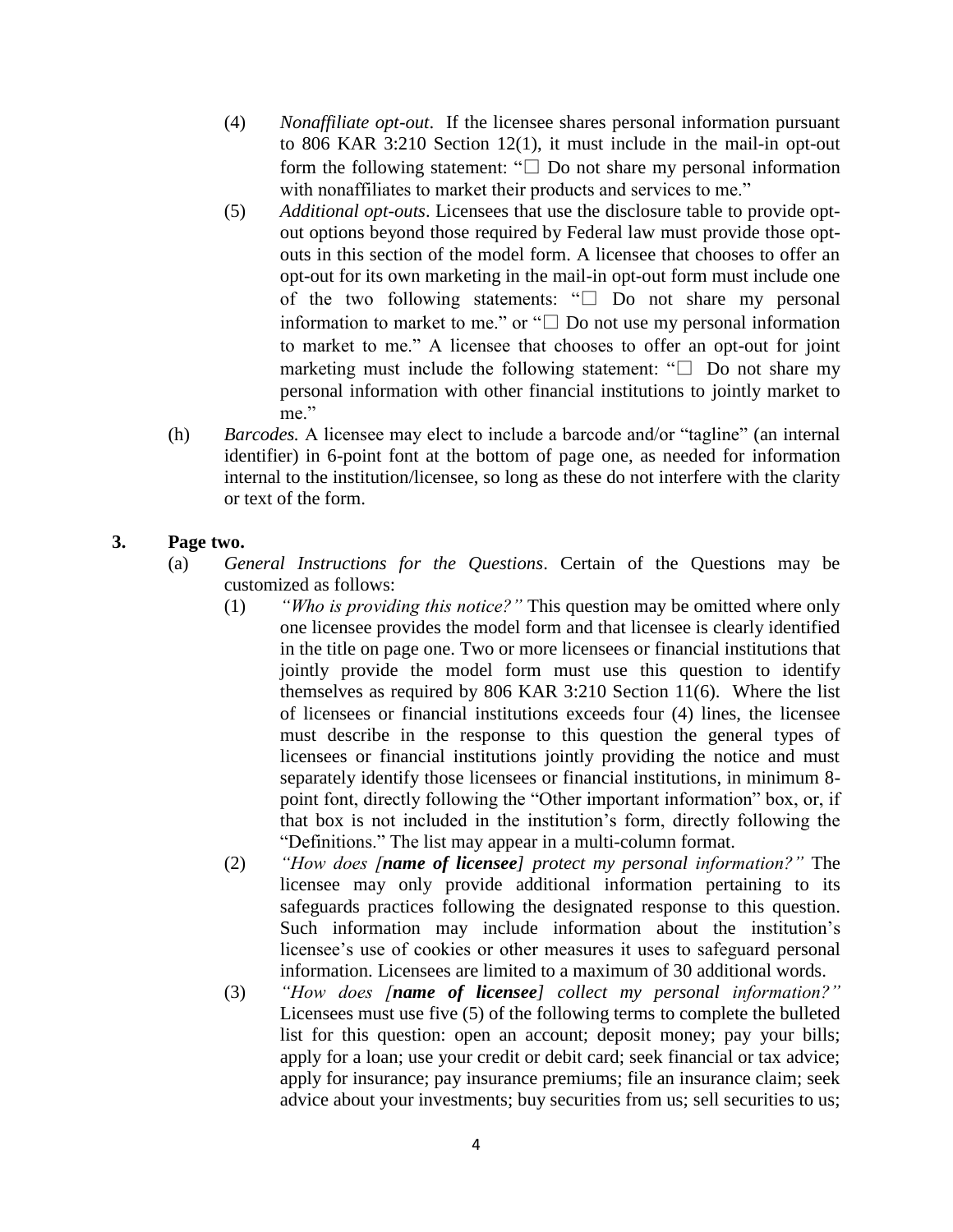direct us to buy securities; direct us to sell your securities; make deposits or withdrawals from your account; enter into an investment advisory contract; give us your income information; provide employment information; give us your employment history; tell us about your investment or retirement portfolio; tell us about your investment or retirement earnings; apply for financing; apply for a lease; provide account information; give us your contact information; pay us by check; give us your wage statements; provide your mortgage information; make a wire transfer; tell us who receives the money; tell us where to send the money; show your government-issued ID; show your driver's license; order a commodity futures or option trade. Licensees that collect personal information from their affiliates and/or credit bureaus must include after the bulleted list the following statement: "We also collect your personal information from others, such as credit bureaus, affiliates, or other companies." Licensees that do not collect personal information from their affiliates or credit bureaus but do collect information from other companies must include the following statement instead: "We also collect your personal information from other companies." Only licensees that do not collect any personal information from affiliates, credit bureaus, or other companies can omit both statements.

- (4) *"Why can't I limit all sharing?"* Licensees that describe state privacy law provisions in the "*Other important information"* box must use the bracketed sentence: "See below for more on your rights under state law." Other licensees must omit this sentence.
- (5) *"What happens when I limit sharing for an account I hold jointly with someone else?"* Only licensees that provide opt-out options must use this question. Other licensees must omit this question. Licensees must choose one of the following two statements to respond to this question: "Your choices will apply to everyone on your account." or "Your choices will apply to everyone on your account–unless you tell us otherwise." Licensees that provide insurance products or services and elect to use the model form may substitute the word "policy" for "account" in these statements.
- (b) *General Instructions for the Definitions*. The licensee must customize the space below the responses to the three definitions in this section. This specific information must be in italicized lettering to set off the information from the standardized definitions.
	- (1) *Affiliates*. As required by §248.6(a)(3) of this part 806 KAR 3:210 Section 8(1)(c), *w*here [*affiliate information*] appears, the licensee must:
		- (i) If it has no affiliates, state: "[*name of licensee*] *has no affiliates*";
		- (ii) If it has affiliates but does not share personal information, state: "*[name of licensee] does not share with our affiliates*"; or
		- (iii) If it shares with its affiliates, state, as applicable: *"Our affiliates include companies with a [common corporate identity of licensee] name; financial companies such as [insert illustrative list of*